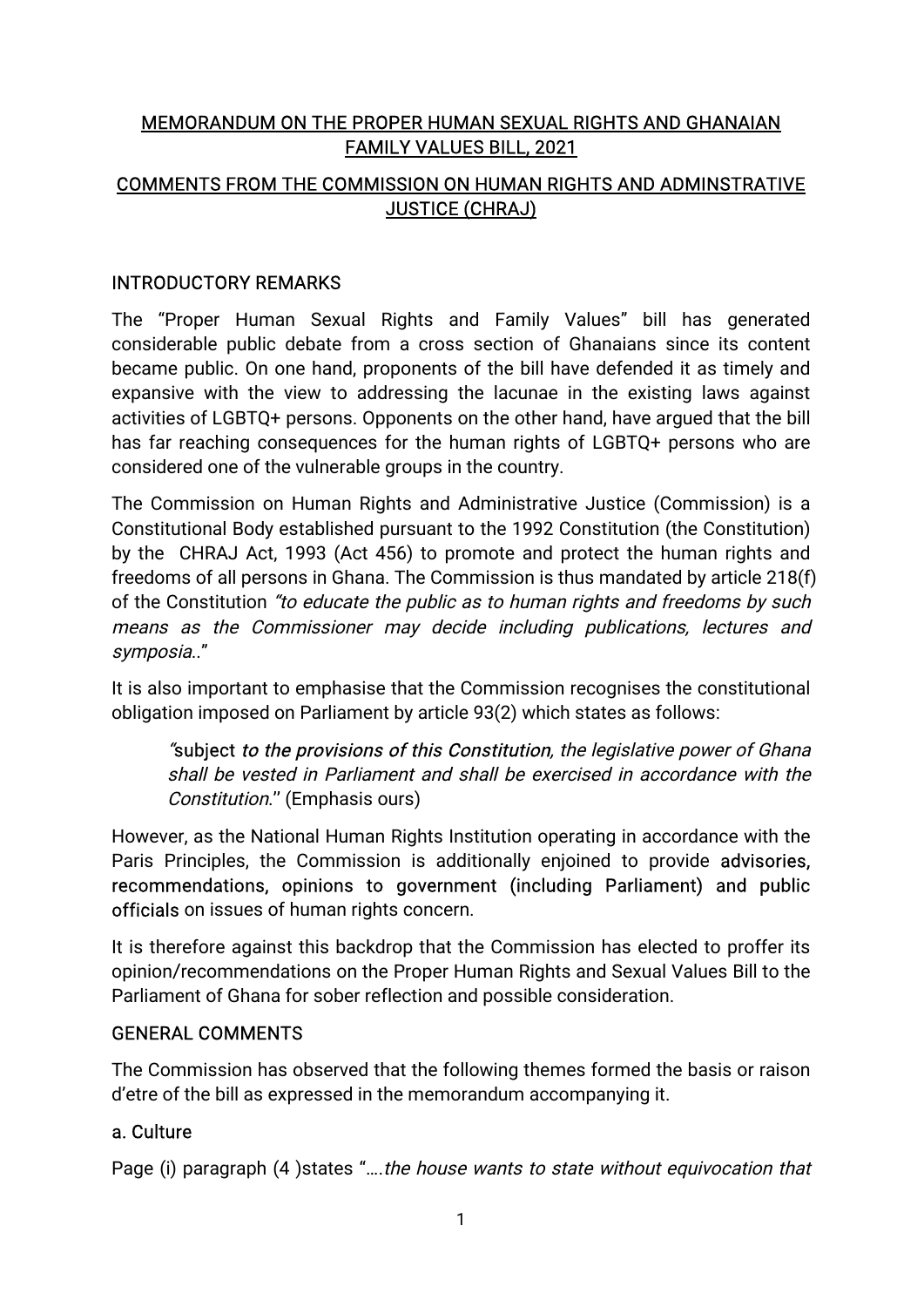throughout history, nowhere does a Ghanaian culture subscribe to LGBTI which is a taboo, inhuman and alien to our Ghanaian society."

It is not in doubt that every society determines its own cultural values and practices and therefore the argument of culture in the context of rights is not a new phenomenon. It is however worth mentioning that culture is dynamic, evolving, and in fact inclusive. The committee on Economic Social and Cultural Rights (CESCR) defines culture as "broad, encompassing all manifestations of human existence and also as a living process, historical, dynamic and evolving with a past, a present and a future". It is also equally true that in every society while some cultural practices may be dominant, others may not but deserving of equal protection before the law.

Related to the culture argument is the notion that LGBTQ+ is alien to Africa. While the term 'LGBTQ+' and human rights for that matter may be regarded as western constructs, the philosophy (values) which undergird them  $-$  dignity, equality and nondiscrimination- apply to all humans everywhere. Indeed, these values have shaped anti-colonial struggles in Ghana and the rest of the continent, and continue to shape different struggles across the world today.

While the Commission does not seek to engage Parliament on a historical debate around LGBTQ+, it is equally relevant to mention that some anthropological studies have also shown that certain cultural practices and values across the continent proved that same-sex conduct existed on the continent even before colonialization.<sup>1</sup> Murray and Roscoe's seminal work, "Boy wives and female husbands: studies of African homosexualities" empirically demonstrated the prevalence of same sex relations in at least 50 African societies.<sup>2</sup> In Ghana, terms such as "'Kojo Besia", Obaa Barimas" points to the recognition of gender fluidity of some members of the society.

## b. Religion

Page (iii), paragraph (1) stipulates "civil society organisations including the national coalition for proper human sexual rights and family values which is the amalgamation of Christian and para-Christian bodies, religious bodies including the Ghana Pentecostal and Charismatic Council, the coalition of Muslim organisations, the advocates for Christ have condemned the advocacy of the activities of persons in support of LGBTQ+ persons."

Unquestionably, Christians and Muslims form significant percentage of the Ghanaian population, and as such the values of these Abrahamic religions are most likely to influence any national conversation. While this may be true, the Ghanaian state is largely regarded as secular based on Constitutional ethos than a religious one given that no particular religious group lay claim to the republic being governed based on its doctrine.

 $^1$  SO Murrav 'homosexuality in traditional sub-Saharan Africa and contemporary Africa' in Murray & Roscoe pp 1-18)

 $^2$  SO Murray &W Roscoe(ed)1998)Bov-wives and female husbands: Studies of African homosexualities (in) B Anderson 'Politics of Homosexuality in Africa'(2007)1 Africana 123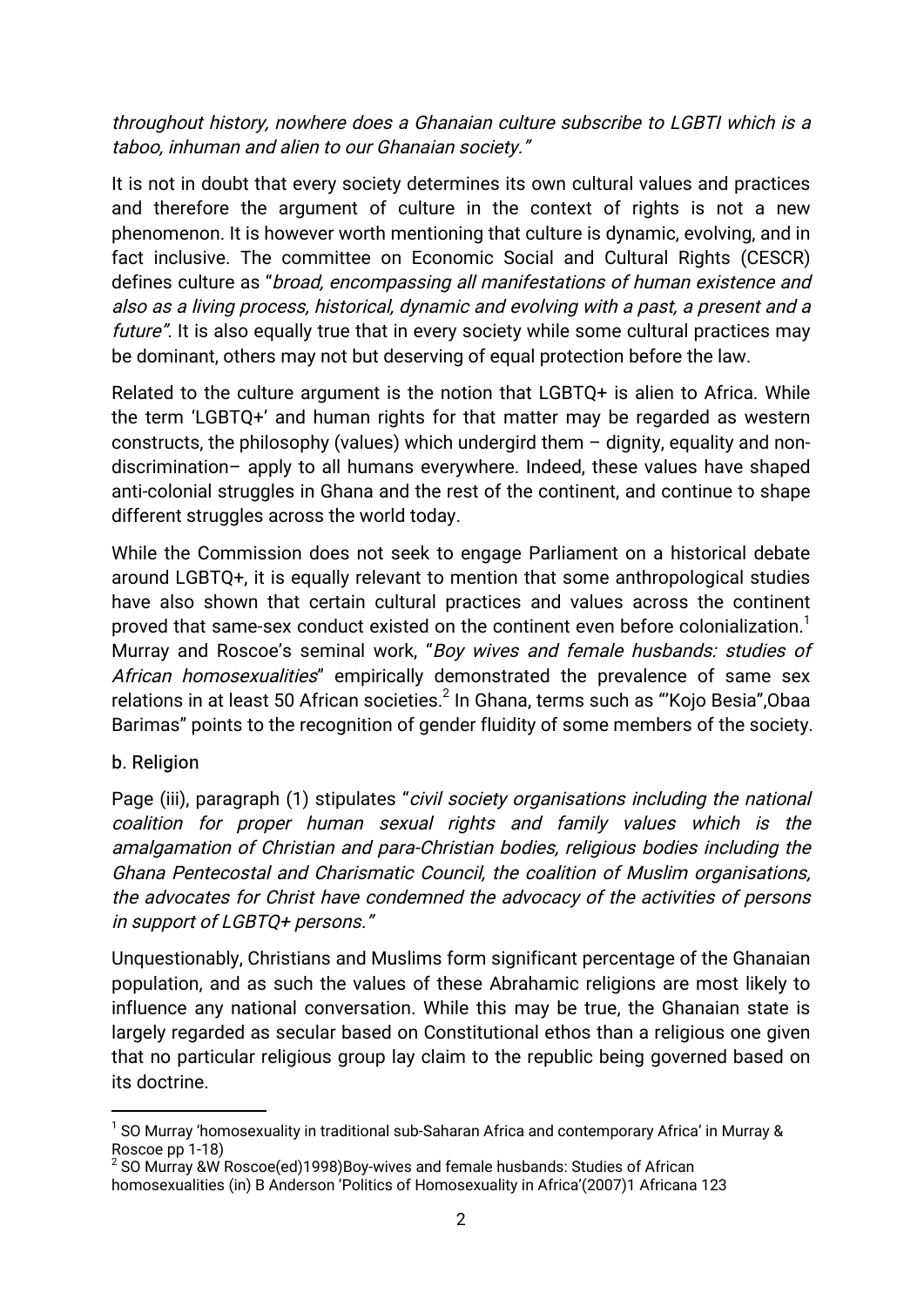The 1992 Constitution for instance states in the preamble as follows:

"... we the people of Ghana, in exercise of our natural and inalienable rights to establish a framework of government which shall secure for ourselves and posterity the blessings of *liberty, equality of opportunity and prosperity*". Also, article 1(2) stipulates that the Constitution shall be the supreme law of Ghana..."

It is the considered view of the Commission that, Ghana is a constitutional democratic nation and as such, constitutional ethos of liberty and equality must guide every organ of government when performing a function under the Constitution (see article 12(1) of Constitution)

## c. Criminal Law

Another justification for the bill is that section 104 of the Criminal offences Act. 1960 (Act 29) is inadequate to appropriately deal with LGBTQ+ as a criminal offence. It is however important to revisit certain fundamental principles underpinning the foundation of criminal law. Scholars have differed in opinion as to what should form the basis for criminalising a particular conduct. John Stuart Mills, one of the leading scholars in the field, contended that the purpose of criminal law is essentially to protect the "public from harm." Therefore, should sexual activity between two consenting adults pass as "harm to society" and which should warrant criminalisation? Further to this, is the question of *mens rea* and the *actus reus* requirements which must be satisfied for an act to be deemed a "crime." The resultant question is, whether individuals holding themselves as LGBTQ+ persons enough to warrant an arrest based on their sexual orientation? This has the tendency to occasion unbridled profiling of persons based on their perceived gender/sexual orientation thereby leading to arbitrary arrests and detention of LGBO+ persons.

## d. Human Rights Law

The Commission has again observed that specific references have been made to international human rights law to support the passage of the bill particularly article 2(4) of the UN Charter. Further, reference is also made to articles 12(2), 17(1) and 21(1) (a) and (d) of the 1992 Constitution, Vigilantism and Related Offences Act, 2019 and the Cybersecurity Act.

Drafters argue that while rights are not absolute, the freedom to associate and advocate for change in law or public opinion towards LGBTO+ persons do not arise on the premise that the act or their status is criminalised in the first place. These legislations have thus been employed to fortify the argument of any restriction placed on the freedom of persons identifying as LGBTQ+ to express their opinion or sentiments on how the current bill can undermine their human rights generally.

At the heart of human rights discourse are these fundamental questions. What does it mean to be human, and, who decides who is worthy of rights and who is not? Also, whether sexual orientation is a human right? This obviously raises the main question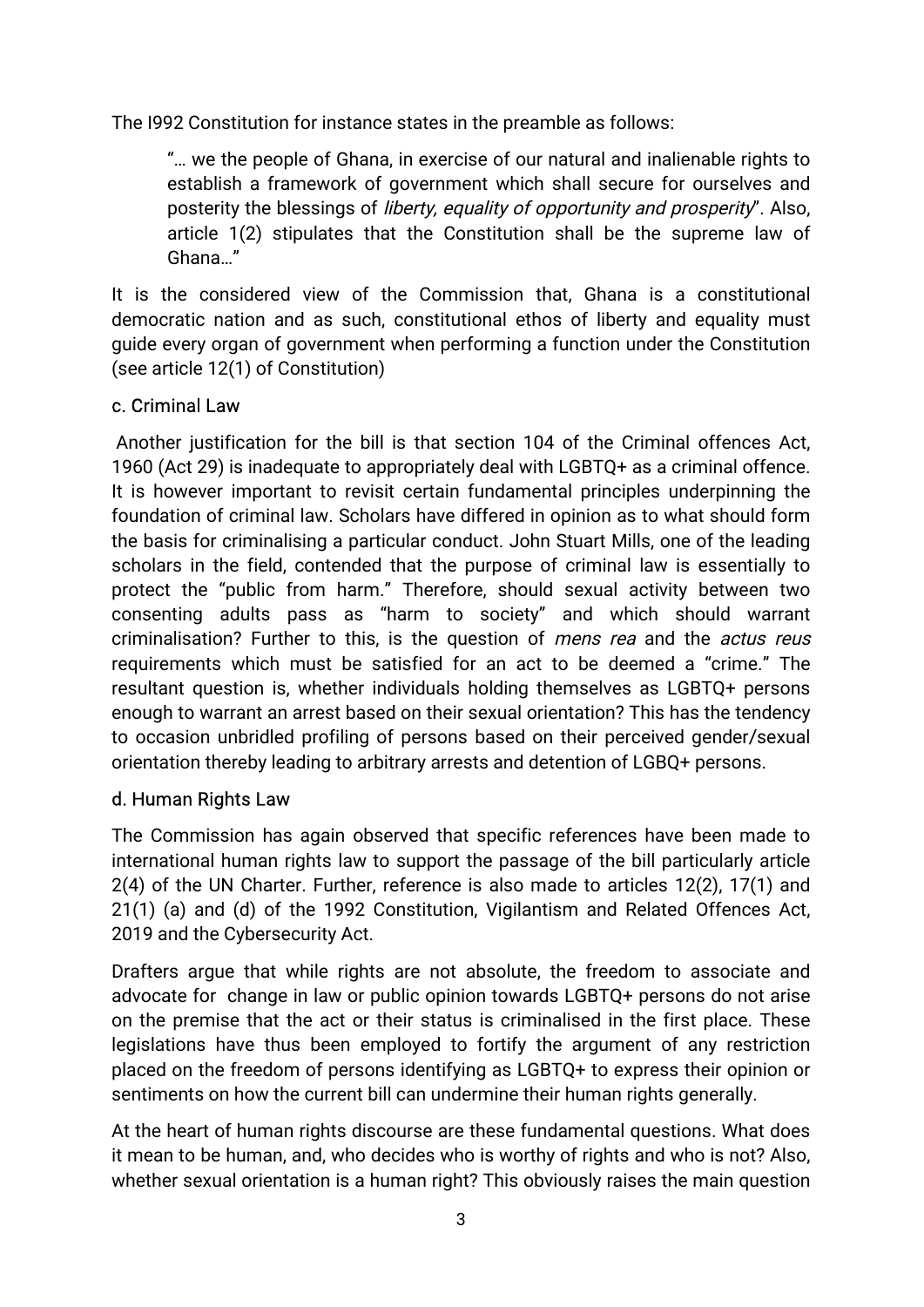of what constitutes human rights. Generally, human rights are entitlements and claims individuals make against the state and non-state actors by virtue of their humanity. Human rights and fundamental freedoms seek to protect human beings from fear and want, particularly threats of violence, assault, harassment and discrimination in any form whatsoever that potentially undermine the civil, political, economic, social and cultural rights as guaranteed under the universally acclaimed standard setting human rights Instrument – the Universal Declaration of Human Rights(UDHR)

Therefore, does sexuality or gender/sexual orientation qualify as human rights worthy of protection? In other words, whether whom a person is attracted to sexually is an entitlement or a claim one can make? Sexual orientation of an individual is an intrinsic aspect of a person and part of the multiple identities an individual embodies. For instance, an individual can embody multiple identities such as gender identity, race, socio-economic status, religion, including sexual orientation. Indeed, it is part of an embodiment of who a person is. As observed by judge Elburu of the High court of Botswana:

#### "Sexual orientation is not a fashion statement. It is an important attribute of one's personality.<sup>3</sup>  $3 \overline{3}$

Incontrovertibly, human rights are not absolute. However, any limitations must comply with the limitation test. Thus, a limitation on a right must be absolutely necessary for the advantages which follow; must not render the right illusory, and must be founded on legitimate state interest.<sup>4</sup>By way of illustration, when government declared lockdown during the outbreak of the coronavirus pandemic, the freedom of movement and other related rights were curtailed. Those rights and freedoms derogated were justified because the purpose was to safeguard public health and safety which was under threat. It was also for a legitimate cause (protecting lives), and lawful (passage of various Executive Instruments).

Additionally, Ghana has ratified the African Charter and other human rights instruments which enjoins her to respect, protect and fulfil the human rights of its people. The African Charter which is an African-based human rights treaty enjoins State parties to ensure that "every individual shall be entitled to the enjoyment of rights and freedoms recognised and guaranteed in the present charter without distinction of any kind such as race, ethnic group....or other status"<sup>5</sup>. The inclusion of the words "other status" means that the drafters of the Charter recognise the evolving nature of the human identity as a non-exhaustive list to accommodate new identities or status with the passage of time.

It is instructive to mention that article 28 of the African Charter also projects the

 $3$  BBC News. (2019) Botswana decriminalises homosexuality in landmark ruling. Retrieved August 8, 2019, from https://www.bbc.com/news/world-africa-48594162

 $4^4$  Constitutional rights project and others v Nigeria (2000) AHLRR 227 paras 41&42, Media rights agenda and others v Nigeria (2000) AHRLR 200 para 67-69.

African Charter on Human and People's Rights(1986) article 2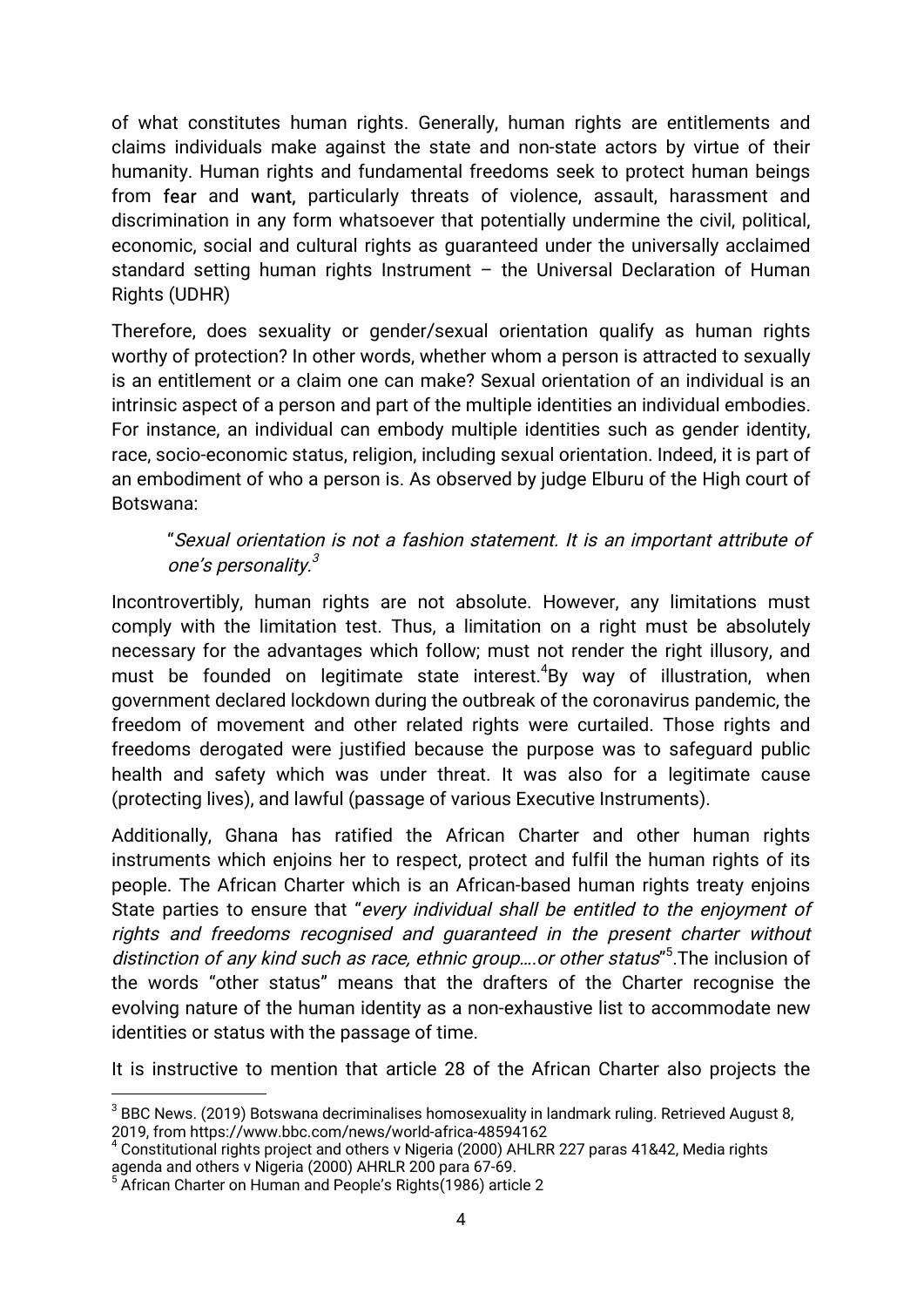enviable African value of tolerance as a tool for human rights protection by stating that "every individual shall have the duty to respect and consider his fellow beings without discrimination, and to maintain relations aimed at promoting, safe-quarding and reinforcing mutual respect and tolerance." It is the position of the Commission that while the "majority" may regard LGBTQ+ as unwelcome, it does not detract from LGBTQ+ persons their humanity but rather tolerance coupled with dialogue for an effective engagement holds more promising future for better human rights protection as opposed to criminalisation.

Significantly, the African Commission on Human and People's Rights - an organ of the African Union adopted Resolution on Protection against Violence and Other Human Rights Violations Against Persons on the Basis of their Real or Imputed Sexual Orientation or Gender Identity (Resolution 275) in 2014 which is derived from articles 2, 3, 4 and 5 of the African Charter on the right to freedom from discrimination, equality, life and dignity respectively and called on state parties to the African Charter "to ensure that human rights defenders work in an enabling environment that is free from stigma, reprisals or criminal prosecution as a result of their human rights protection activities, including the rights of sexual *minorities.* <sup>6</sup>The Commission is of the view that as a state party to the African Charter and its corresponding resolutions, Ghana is expected by the long standing legal principle of *pacta sunt servanda*<sup>7</sup> to comply with obligations imposed on her by treaties ratified voluntarily in good faith.

## e. Freedom of Expression, Assembly and Association

Following from point (d) above, it is therefore quite problematic for drafters of the bill to attempt to criminalise freedom of association, assembly and expression of LGBT persons. Freedom of expression is one of the fundamental tools available to individuals and civil society in particular to effect social change. Consequently, article 21(1) (a) of the 1992 Constitution safeguards freedom of expression. As established earlier on, the freedom of LGBTQ+ persons to associate, assemble and raise concerns of the impact of a public law on their lives cannot be derogated as far as human rights law is concerned. At the risk of sounding repetitive, it is not in dispute that human rights are not absolute. However, the concerns have been the degree to which, and the grounds upon which those rights may be restricted.<sup>8</sup> While, there may be marked cultural differences across societies, the restriction of this right must satisfy the limitation test. Being part of a gamut of rights under the ICCPR. the Human Rights Committee contends that the grounds provided to restrict such rights already vest states with sufficient powers during emergencies. Which means that emergency situations will be taken into account when assessing the proportionality of limiting those rights but may not have to be invoked to derogate

<sup>&</sup>lt;sup>6</sup> Resolution On Protection Against Violence And Other Human Rights Violations Against Persons on the Basis of their Real or Imputed Sexual Orientation or Gender Identity(2014)para 3

Article 26 of Vienna Convention on the Law of Treaties(

 $8$  I Bantekas & L Oette International Human Rights Law and Practice, Cambridge University Press,(2020) Third Edition. P. 404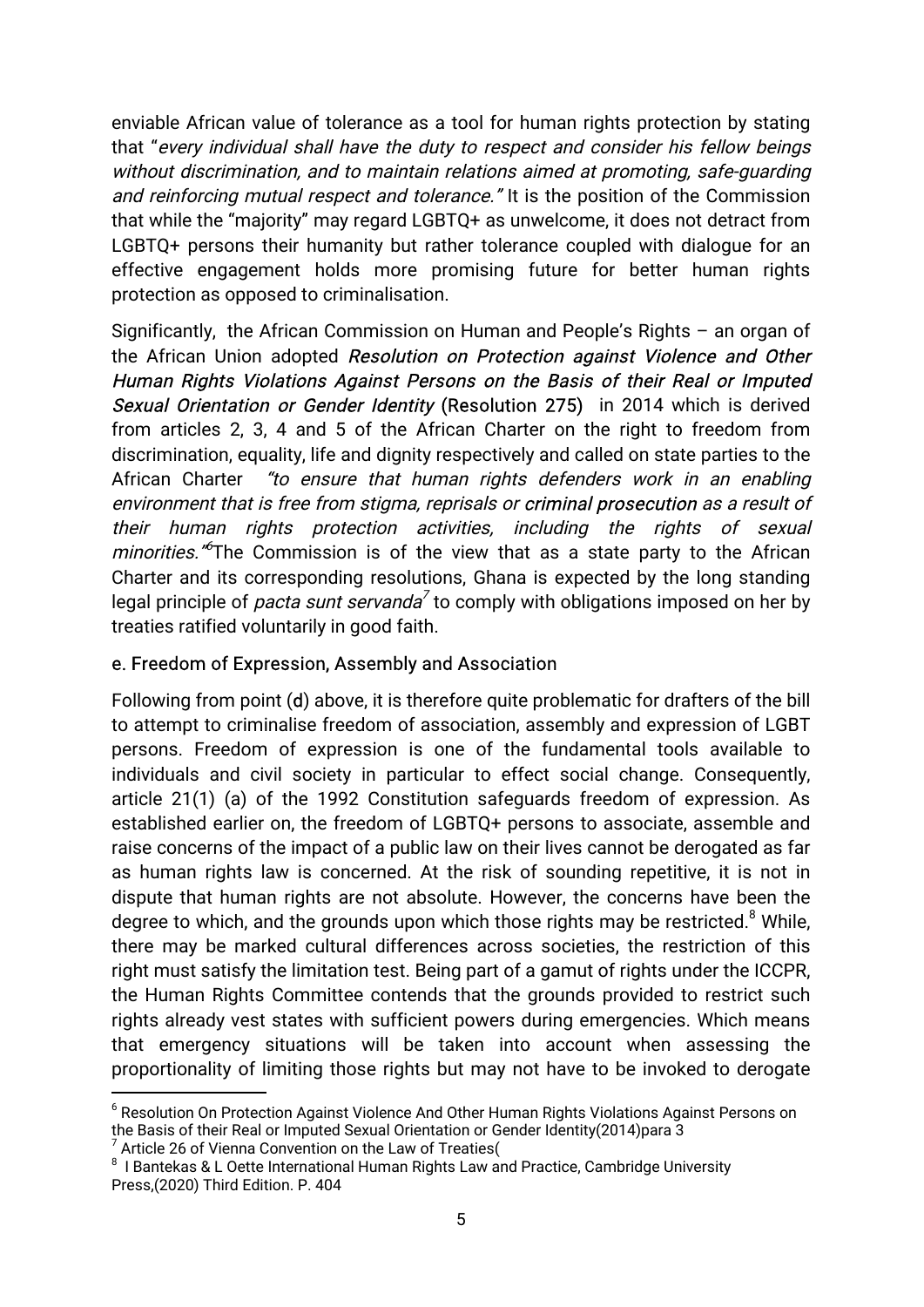from that right.<sup>9</sup> At this stage, the question to address is, what is the existing "state of emergency" to warrant the imposition of restrictions on the freedom of expression by LGBTI persons as justified in the bill?

While recognising local and national differences, often times, grounds such as public morality used for the restriction of freedom of expression "carries the risk of privileging majoritarian or state centric interpretation of rights"<sup>10</sup> and therefore imposition of such restrictions require a careful assessment of the circumstances of persons who will be affected by them. Same-sex sexual orientation even if contrary to prevailing social norms, it is impossible to divorce from other multiple identities an individual embodies. Thus, can it be justified that persons identifying as LGBTQ+ cannot freely express themselves against the consequences of state laws and public attitudes on their lives? It is the considered view of the Commission that holding such views may be pronounced unconstitutional if challenged.

## f. Sustainable Development Goals (SDGs)

Ghana has subscribed to the SDGs as the successor to the MDGs. Indeed, the President of the Republic, Nana Addo Dankwa Akufo-Addo is the co-chair of the eminent group of advocates for the SDGs.

The SDGs critically analysed are human rights commitments expressed in a different form. Put differently, human rights and the SDGs are two sides of the same coin. The overarching theme of the SDGs is "leaving no one behind" similar to the principles undergirding human rights - non-discrimination, and equality- which means that any action by an arm of government must be seen to advance these values and not to water them down. Therefore, a bill which has the tendency of criminalising the status of LGBQ+ based on their sexual orientation will definitely push them to the fringes hence undermining the SDGs agenda of "leaving no one behind"

## SPECIFICS COMMENTS ON SELECTED CLAUSES OF THE BILL

i. **Clause 1:** The Commission observes that persons holding themselves as intersex are included in the bill for criminalisation and possible incarceration. The Commission would like to emphasise that intersex persons as defined by the bill as "an individual whose sexual anatomy or chromosomes does not fit the traditional makers of female or male assigned at birth." Clearly, a biological condition or sex characteristics and not a question of sexual orientation. An individual who does not fit into the binary categorisation of male and female due to biological "anomaly" cannot be considered to have committed a crime over something the person did not determine.

 $\frac{9}{10}$  As above p. 406<br> $\frac{10}{10}$  As above p.405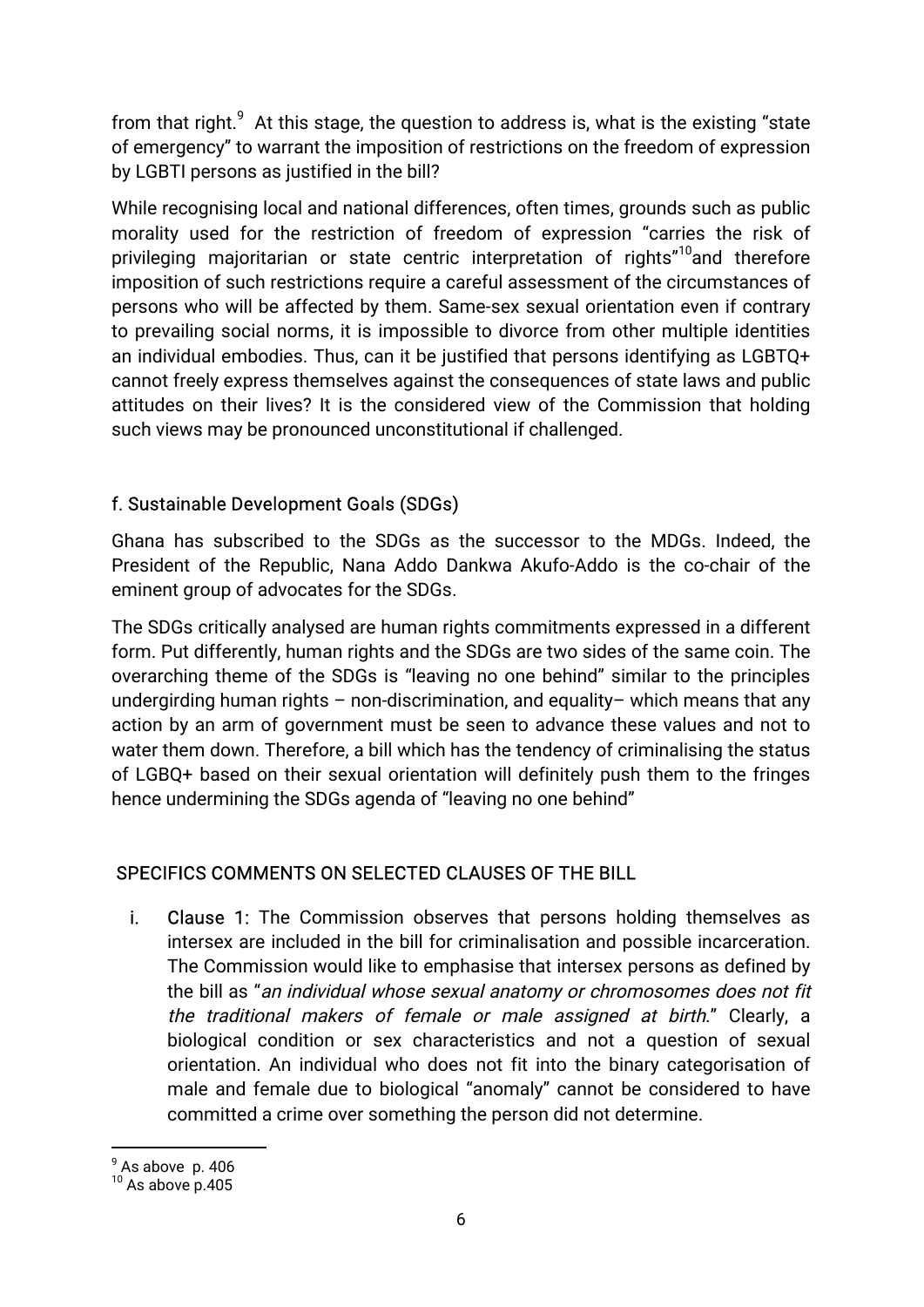- ii. Clause 2: this provision seeks to provide an interpretation for what constitutes "Ghanaian Family Values" and states that these include the recognition in Clause 2 (f) that "Ghanaian Family Values" hold the ideals of compassion towards the weak and vulnerable as well as the customary ideal to establish a free and just Ghanaian society. Definitely, this Clause is consistent with human rights principles and values of **protecting** the weak and vulnerable from the tyranny of the majority based on the "majoritarian values". In other words, the so-called Ghanaian Human Values are consistent with human rights values and also recognise the need to show sympathy and empathy to all human beings regardless of heinous crimes that they might have committed if at all.
- iii. Clause  $3(2)$  (e) (f) (g): this provision is inconsistent with the Constitution, particularly Article 33 (1), 34 (1). In fact, no law however well-intentioned can take away the mandates of the institutions referred to in this Clause of the Bill especially when the Judiciary is vested with the exclusive constitutional mandate to adjudicate cases, including interpretation of the law in a democratic dispensation. In respect of the Legislature, it is duty bound not to entertain Bills or enact laws that are potentially inconsistent with the ethos of freedom, justice, and the protection of fundamental human rights underpinning the Constitution. Regarding the Independent Constitutional Bodies like CHRAJ and NCCE, Clause 3(2) (h) of the Bill is void ab initio in that it runs counter to the constitutionally quaranteed mandates of these institutions to **protect** the human rights and freedoms of all human beings, as well as **educate** the citizenry on their rights and responsibilities, including homophobic/hate speech, policy and bills that can incite hatred, fear and violence against LGBTI persons, who are human beings.
- iv. Clause 4 appears too broad and vague in terms of what constitutes the parameters or scope of the term "undermining" PSHR. This can lead to abuse of power by public officials empowered to arrest and prosecute offenders under the Bill. Additionally, this Clause can adversely affect the right to personal liberty of any person perceived or suspected to be LGBTI person.
- v. Clause 6(1)(a)(i)(iii)(iiii): this provision violates the right to privacy of home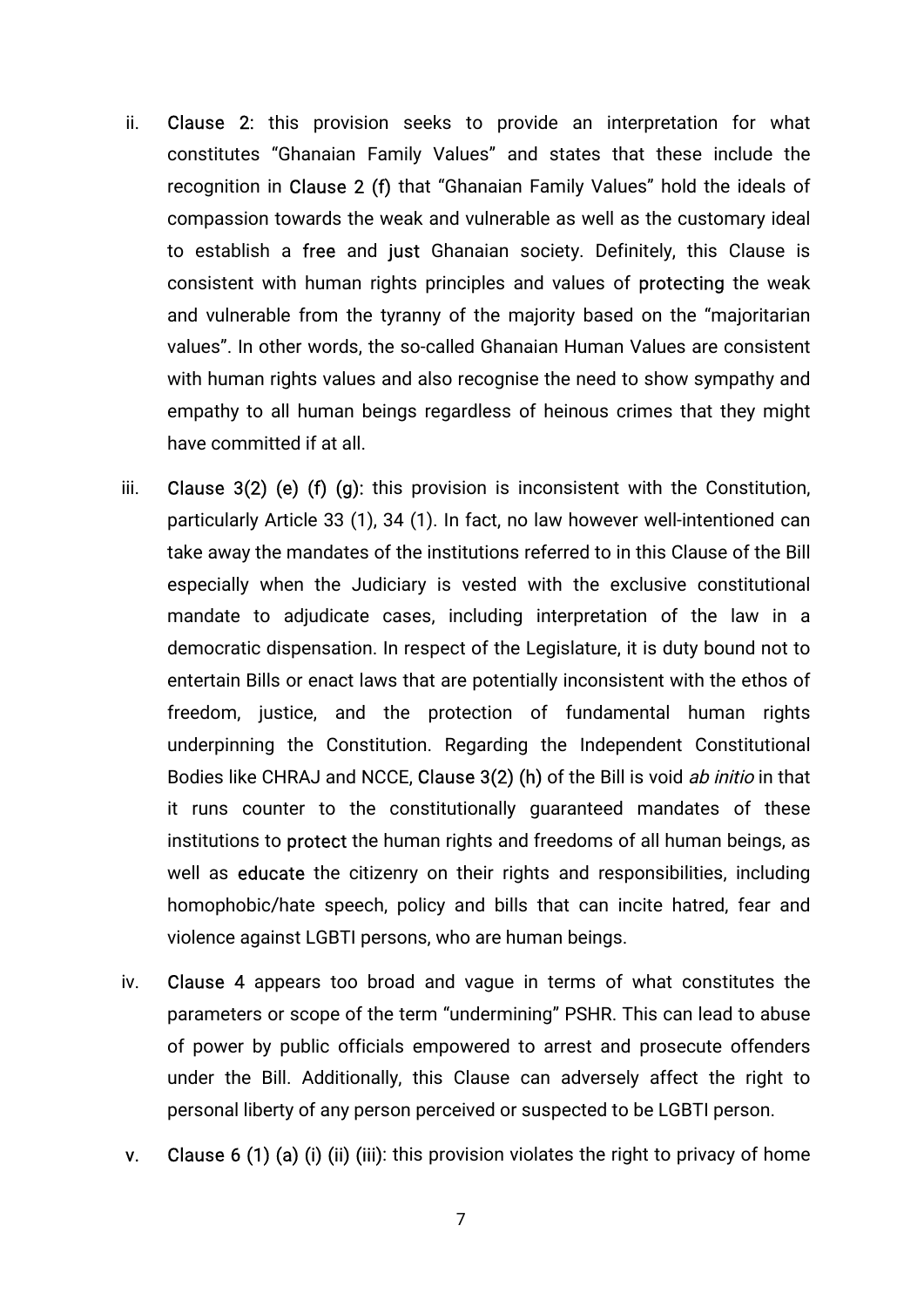and unjustified interference with personal liberty. It is trite knowledge that usually human beings do not engage in sexual acts in open places other than in the privacy of their homes. Therefore, any attempt to promote a situation whereby people's homes can become the subject of invasions merely in search of persons deemed to be engaging in same-sex activities cannot be countenanced.

- vi. **Clause 12(2):** this provision seeks to gag any form of advocacy aimed at protecting LGBTI persons from acts of intimidation, assault, harassment, violence, homophobia etc. which undermines their rights to live as human beings devoid of their right to live without fear.
- vii. Clauses 15 and 16: these Clauses violate the rights to freedom of expression and opinion; freedom of association; freedom of assembly and movement, which are critical for protecting the right of LGBT persons to mount advocacy campaigns to protect themselves from imminent danger or threat to their lives occasioned by homophobic propaganda.
- viii. Clause 17 and 18: these Clauses fly in the face of the rights to equality and non-discrimination as well as freedom of association. It is too broad regarding who and how to determine a person's status as an LGBTI person that may result in denial of services. Inherently, this clause also has the tendency to lead to proof of a person's status through potential introduction of LGBTI-free Passport (like COVID 19 Vaccine Passport).
	- ix. Clauses 20 & 21: this provision is inimical to human rights in that it seeks to provide access to medical care (right to health) under certain conditions. In other words, it provides for consent to be sought under duress. Furthermore, it seeks to give directives to a judicial officer in the exercise of his duties, which includes upholding the human rights and fundamental freedom of all persons.

## 4. CONCLUDING REMARKS